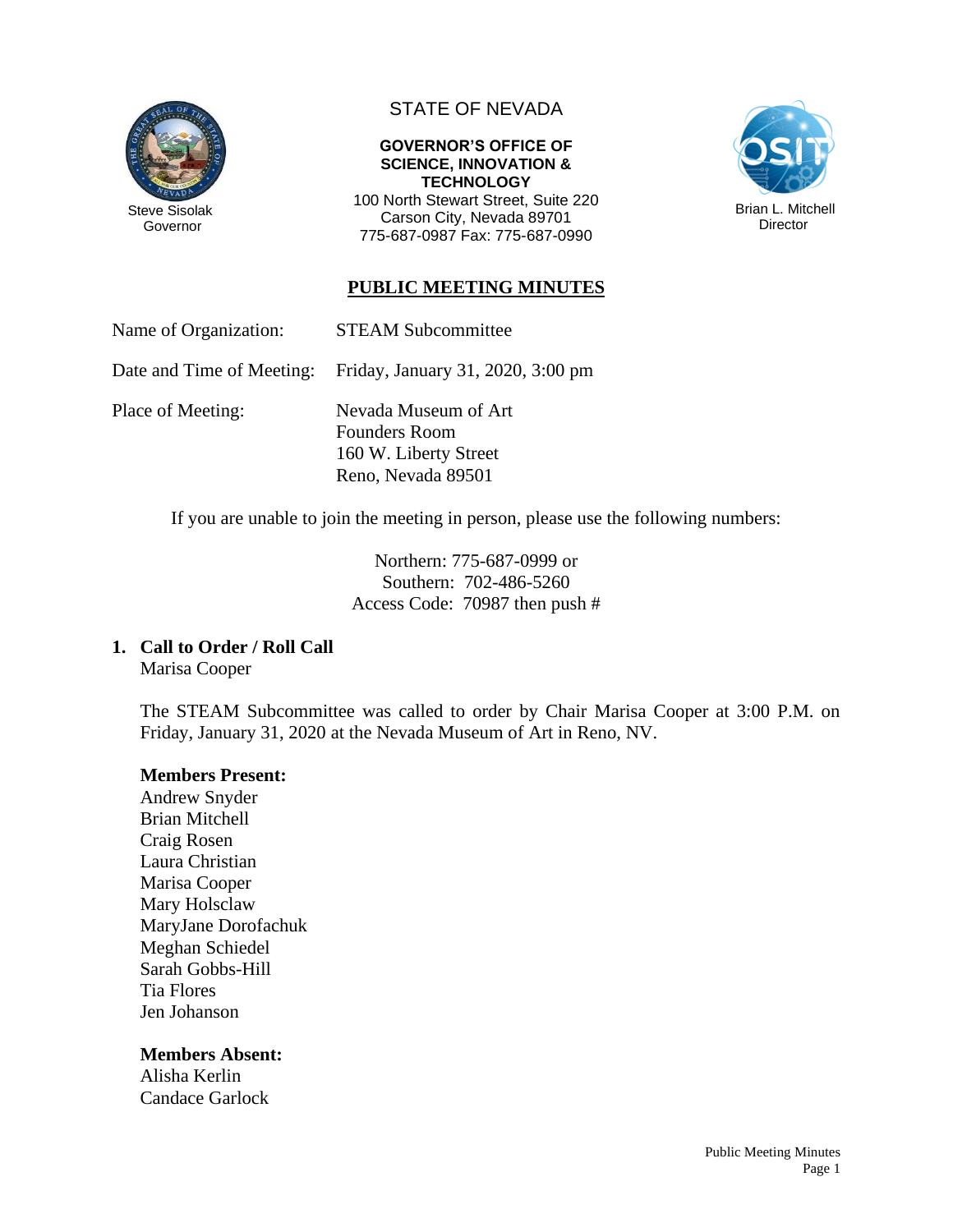Candy Schneider Jeneane Harter Sue Dehart

# **Staff Present:**

Debra Petrelli

**2. Public Comment** (No action may be taken upon a matter raised under public comment period unless the matter itself has been specifically included on an agenda as an action item.) Marisa Cooper

There was no public comment.

**3. Welcoming Remarks and Announcements** (For information only) Marisa Cooper

Chair Cooper welcomed everyone to today's meeting.

**4. Approval of the Minutes from the December 19, 2019 STEAM Subcommittee Meeting** (For possible action) Marisa Cooper

Chair Cooper asked if there were any corrections or additions to the December 19, 2019 Minutes as written. None were made. Mr. Rosen made a motion to approve the Minutes of December 19, 2019 as written. Ms. Holsclaw seconded the motion. The motion passed unanimously.

**5. Discussion on the NV STEAM Conference 2020** (For possible action) Marisa Cooper

Chair Cooper updated the subcommittee on the  $3<sup>rd</sup>$  annual NV STEAM Conference 2020 taking place at the Nevada Museum of Art in Reno on Saturday, February 1, 2020. She said it had sold out within 3 weeks with 327 teachers registered. She said no travel grants were given out this year and most of the advertising was by word-of-mouth. The conference will be impacting approximately 1,500 teachers and 15 school districts. She pointed out the most critical change to tomorrow's conference is the change from two workshops to three workshops and one keynote speaker.

Chair Cooper discussed the importance of continuing to support "traveling" STEAM workshops and said she is currently in the process of securing funding for that project. She is anticipating high demand for these workshops in excess of the current grant funding to roll out the first reiteration provided by Nevada Gold Mines, who is very interested in assuring rural cities have access to teacher training. She said currently the commitment is to have 10 workshops for 20 teachers each, which will impact approximately 200 teachers per year. She anticipates a minimum of one workshop per month beginning in April 2020. She will be emailing members of the subcommittee providing workshop content to further discuss who might be willing to participate in delivering these workshops, as well as funding for travel, i.e. rental cars, hotel rooms and supplies.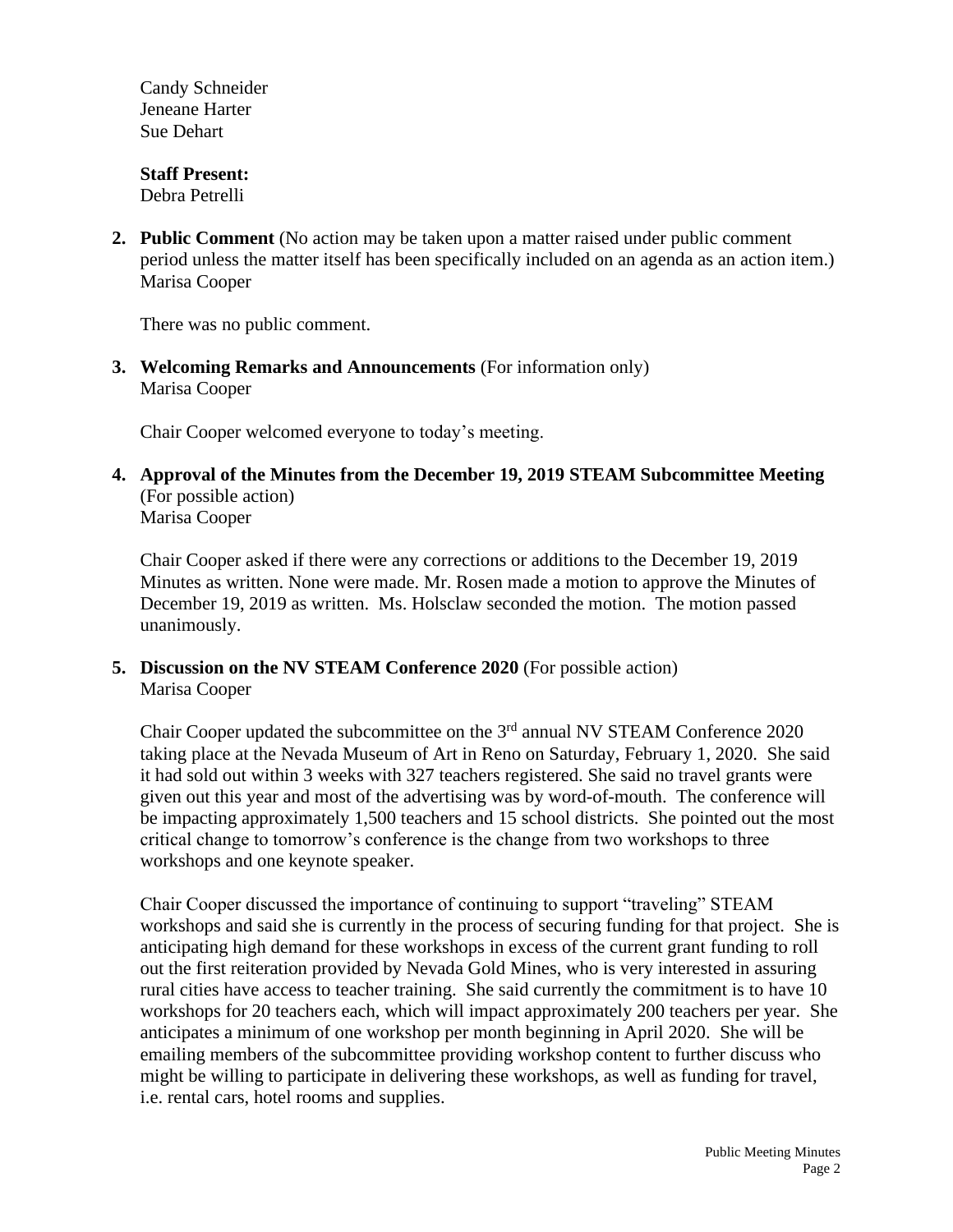### **6. Discussion on Developing STEAM Policy Recommendations for Nevada** (For possible action)

Marisa Cooper Brian Mitchell

Mr. Mitchell discussed a past Education Commission of the States (ECS) Thinkers' Meeting on STEAM he attended that took place in Washington D.C. He said it was a gathering of 12- 15 experts from around the country to gather collective wisdom on key education issues to better inform education leaders across the states on the increasing focus on the role of the arts in STEM, exploring opportunities to create and implement STEAM programs. He discussed the policy brief the group put together which focused on the perspectives of researchers, policymakers and practices. He said collectively, the group considered questions to guide future practice, research and policy work on the "what," and "why" of STEAM value, STEAM workforce rationale and STEAM policy opportunities.

He suggested the subcommittee examine the policy brief and consider policy recommendations for Nevada and build on or refresh the white paper by endorsing some very specific policy recommendations for schools, school districts, legislature and the business community. He said this would go beyond the original subcommittee's white paper, by outlining recommendations for high quality STEAM programs. Chair Cooper requested that Mr. Mitchell send a copy of the Thinkers' Meeting on STEAM report to the members of the subcommittee as an outline to start this project.

### **7. Discussion on Designated STEAM School Program Similar to the Governor's Designated STEM School Program** (For possible action) Marissa Cooper Brian Mitchell

Mr. Mitchell said the review process for this year's Governor's Designated STEM School program has already started. He said the genesis of this item came from learning about two other states that have a STEAM designation for schools. Mr. Mitchell said he wanted the subcommittee to assist OSIT in the creation of a STEAM school designation similar to the STEM Designation that already exists. He said the process for STEAM designation would be very similar to the STEM designation with a similar but modified rubric and framework. Mr. Rosen discussed his three scheduled workshops taking place at the NV STEAM Conference which will include 15 teachers and using those workshops as a platform to introduce the rubric to STEAM teachers and get their suggestions.

Mr. Mitchell discussed the designation process, which is ultimately approved by the STEM Advisory Council, from schools submitting an application to school site visits by a review team and the final decisions of the designations.

Chair Cooper agreed that workshopping the rubric with teacher input was a good idea, as they are some of the most knowledgeable individuals of STEAM. She suggested that subcommittee members also attend any one of the three workshops presented by Mr. Rosen at the conference and bring back those contributions and information to the next meeting. Ms. Gobbs-Hill inquired whether there is funding associated with the Designated STEM